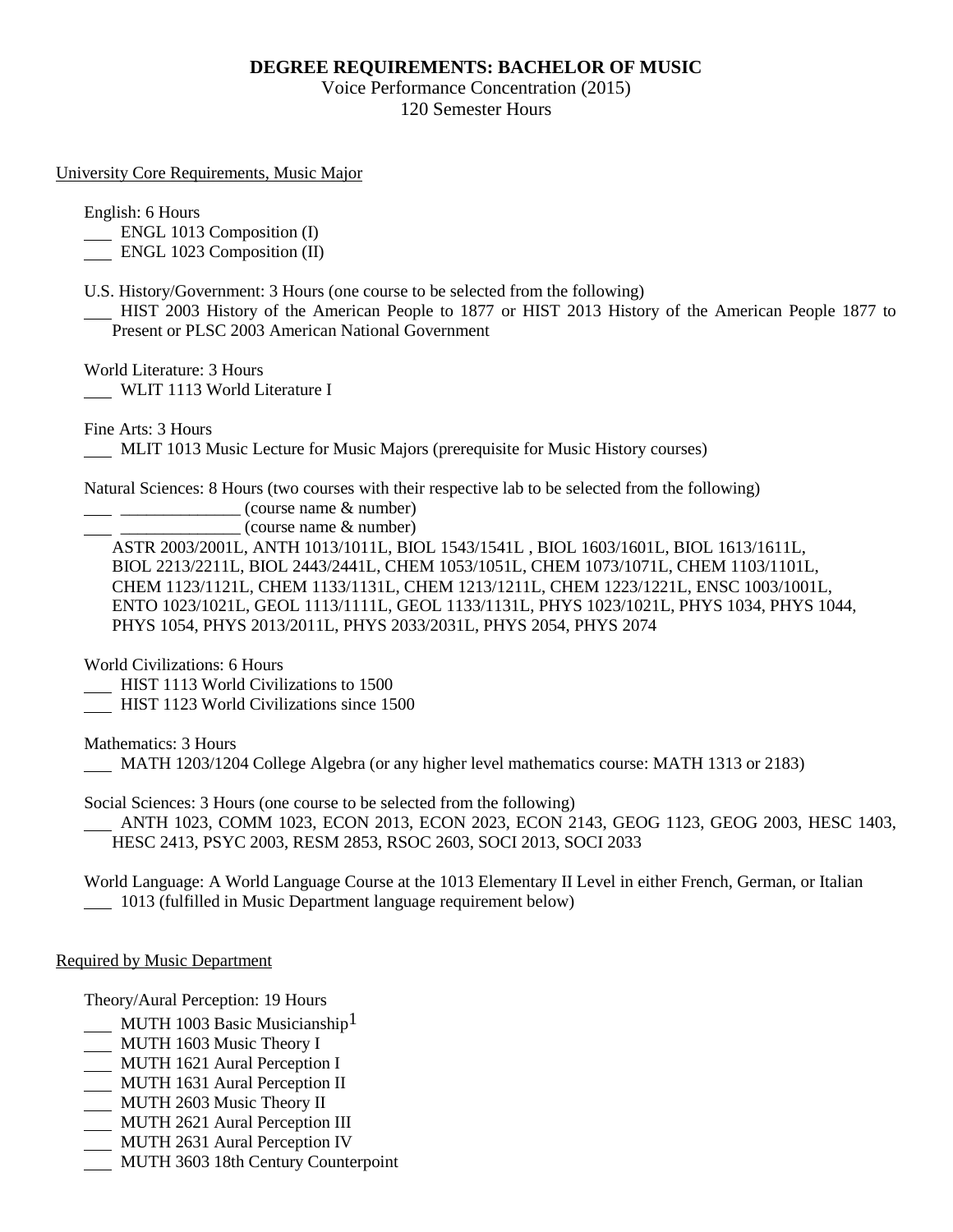- MUTH 3613 Form and 20th Century Techniques
- **MUTH 4703 Writing Music Analysis**
- Class Piano: 4 Hours2
- MUAC 1221 Piano Class for Music Majors I
- MUAC 1231 Piano Class for Music Majors II
- MUAC 2221 Piano Class for Music Majors III
- MUAC 2231 Piano Class for Music Majors IV
- Music Technology: 2 Hours (sophomore standing required for enrollment) MUAC 2112 Music Technology

History/Literature: 15 Hours

- MUHS 3703 History of Music to 1800
- MUHS 3713 History of Music from 1800 to Present
- MUHS 4253 Special Topics in Music History<sup>3</sup>
- MUHS 4763 Survey of Vocal Literature I<sup>4</sup>
- MUHS 4773 Survey of Vocal Literature  $II<sup>4</sup>$

Applied Music (Private): 20 Hours5

- MUAP 110V (4 hours)
- MUAP 210V (4 hours)
- MUAP 310V (5 hours)
- \_\_\_ MUAP 3201 Recital I
- $\underline{\hspace{1cm}}$  MUAP 410V (5 hours)
- MUAP 4201 Recital II

Vocal Diction: 2 Hours

- MUAC 1121 English and Italian Diction for Singers
- MUAC 1141 German and French Diction for Singers

Pedagogy: 2 Hours

**MUPD 3801 Conducting I** 

Ensemble: 7 Hours - to be selected from

- MUEN 1411, 2411, 3411, 4411, 4611 Concert Choir or
- MUEN 1591, 2591, 3591, 4591, 5691 Women's Chorus or
- MUEN 1451, 2451, 3451, 4451, 4651 Schola Cantorum

(may substitute MUEN 3401 or 4401 Opera Theatre only after 4 semesters of Concert Choir, Women's Chorus, or Schola Cantorum)

World Language: 15 hours language (includes University core language requirement) study must include a minimum of three hours of one language and six hours from each of the other two languages selected from French, German, and Italian.

French, German, Italian

Notes:

- 1. MUTH 1003 Basic Musicianship does not count toward the 19 hours of required theory (or as a free elective); entering students will take a diagnostic exam and may not be required to take the course.
- 2. Students who place out of Class Piano I, II, or III will receive credit for the omitted course(s) when they have validated their higher placement by completing the course in which they are placed with a "B" or better.
- 3. Satisfactory completion of the term paper in this class will fulfill the Fulbright College writing requirement. The graded paper must be submitted with a completed form to the music office.